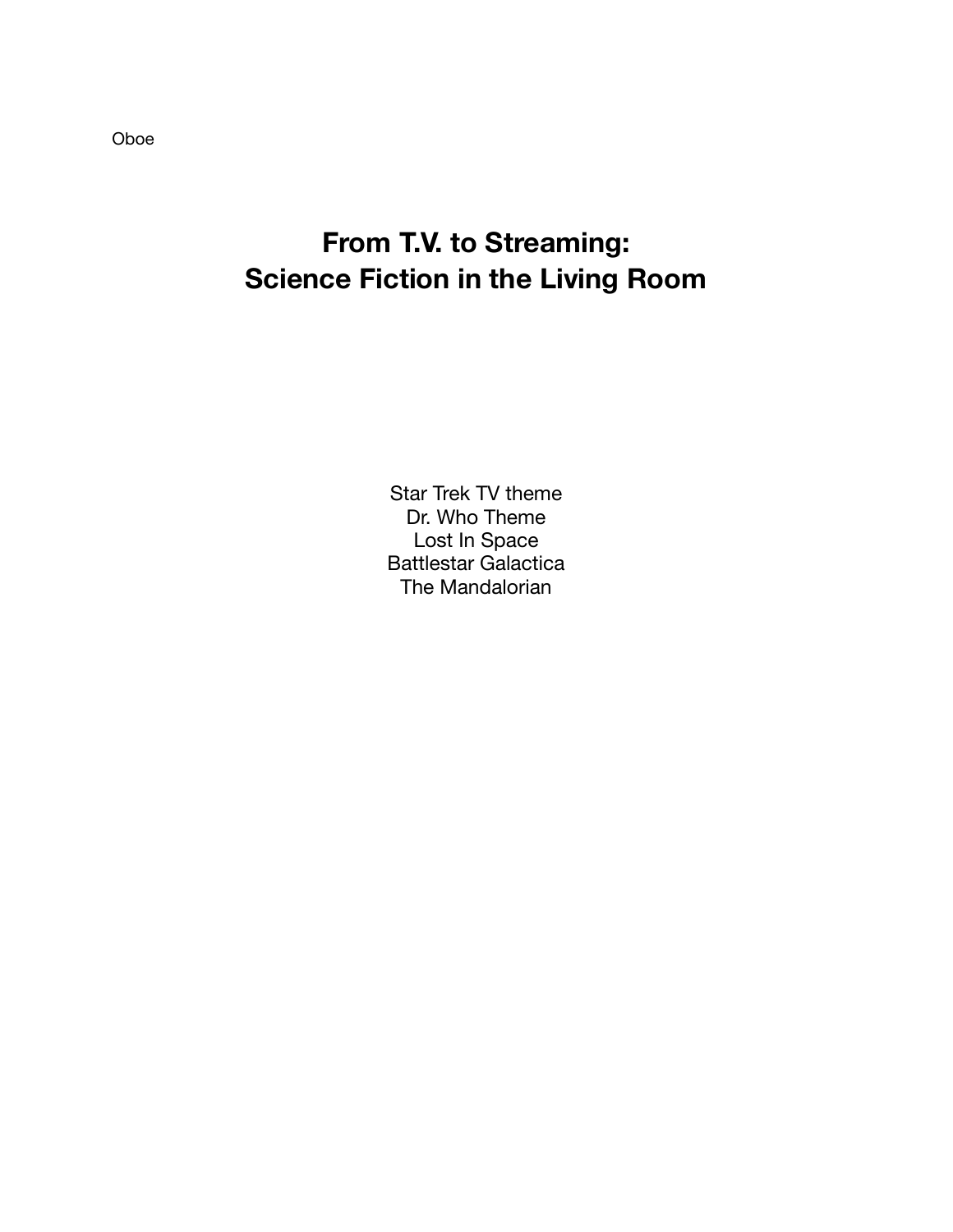Oboe

Star Trek (Original TV Theme)

Music by Alexander Courage Arranged by Alfred Surenyan



Copyright © 1966, 1970 Bruin Music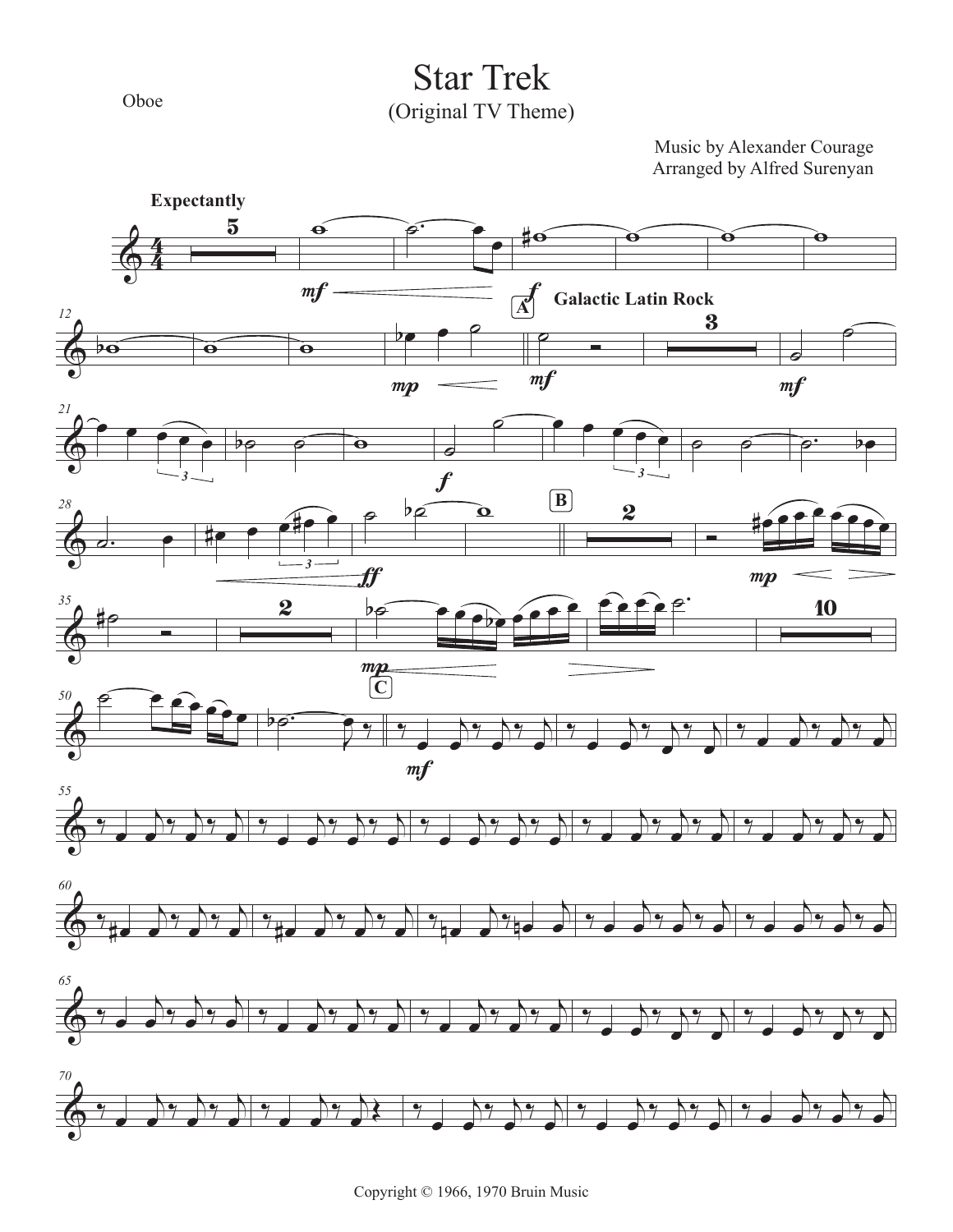

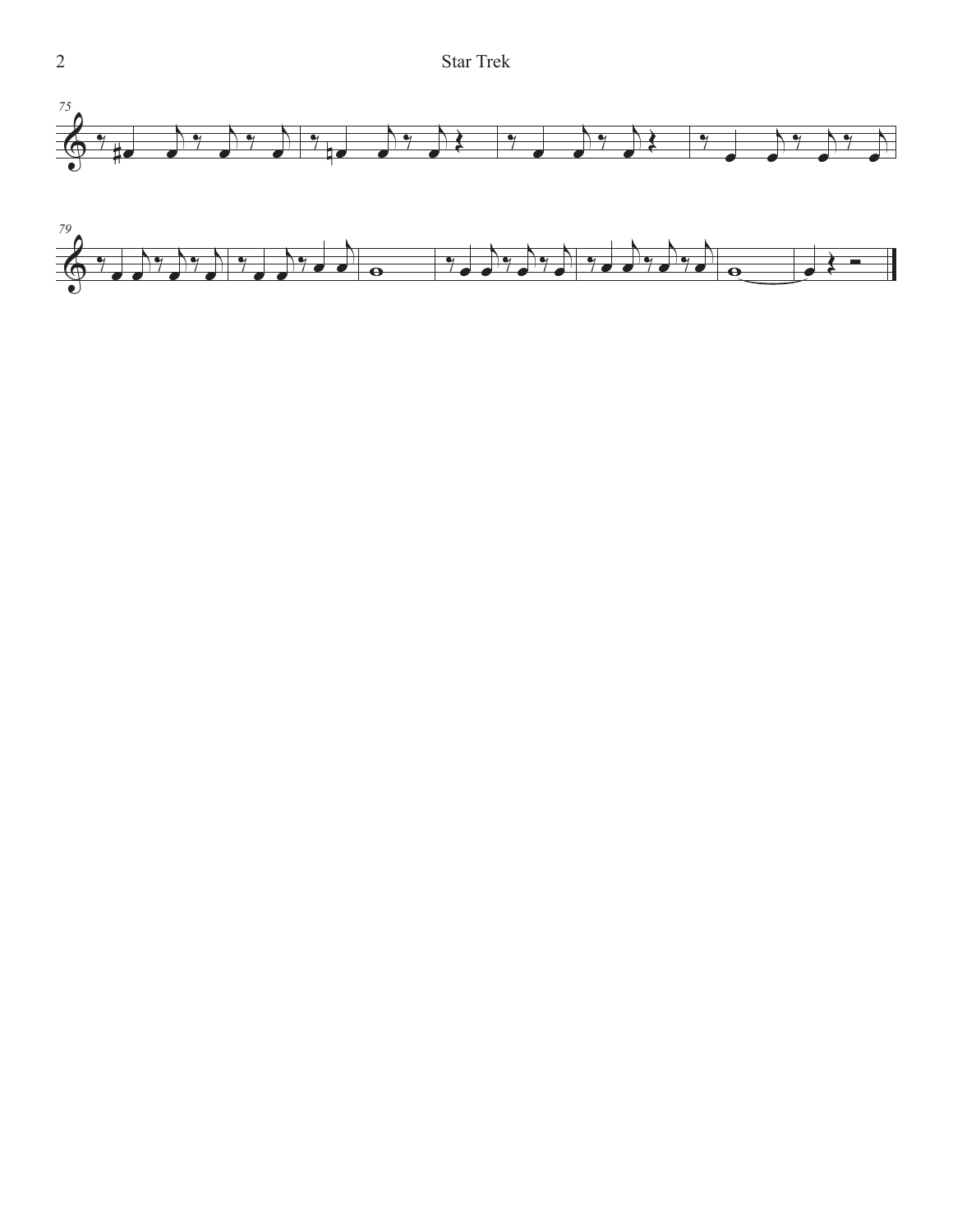Oboe

### Dr. Who Theme





Copyright © 1963 Chappel Mussic Ltd.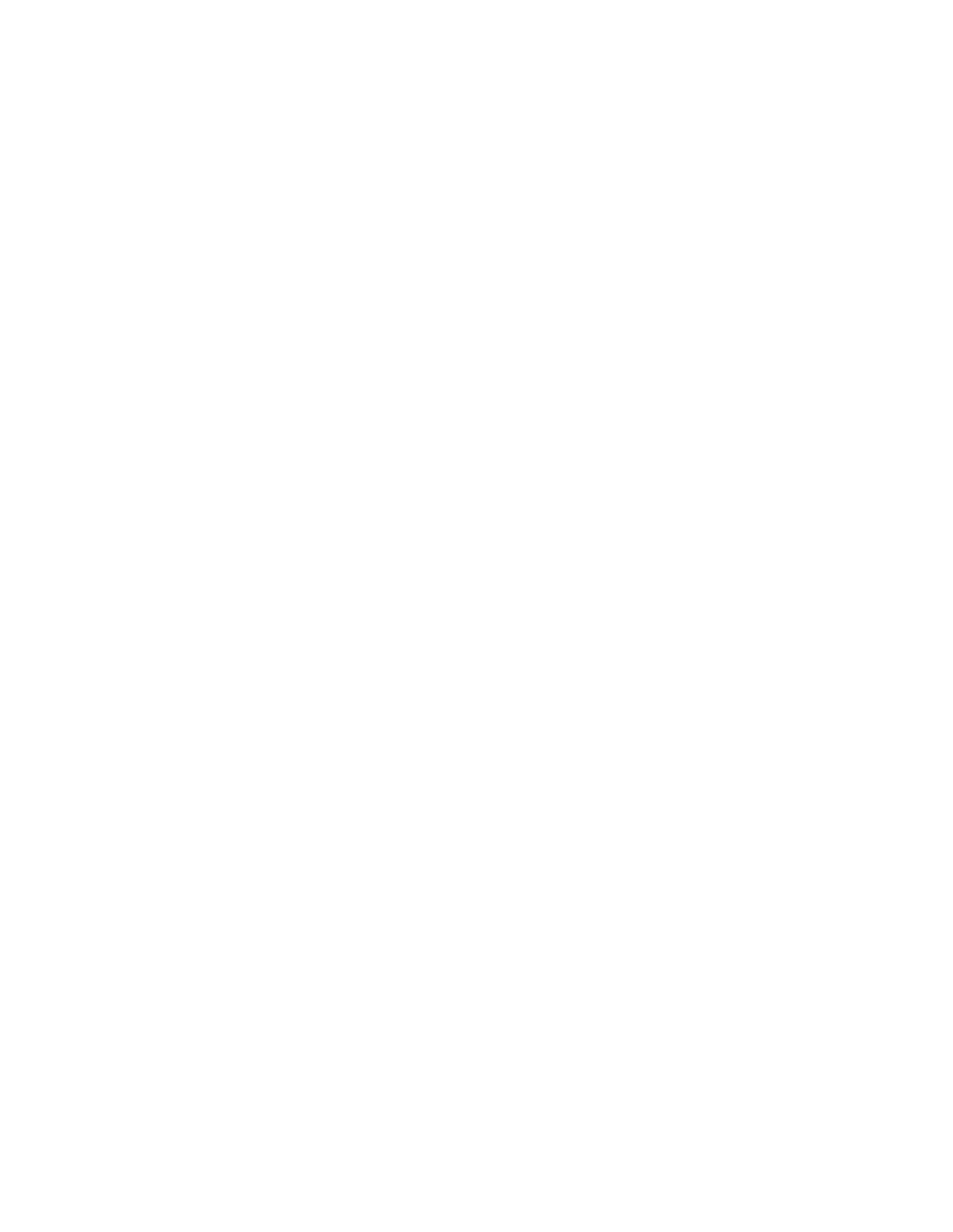# Oboe Lost In Space

Theme from the TV Series

John Willians Arranged by Alfred Surenyan

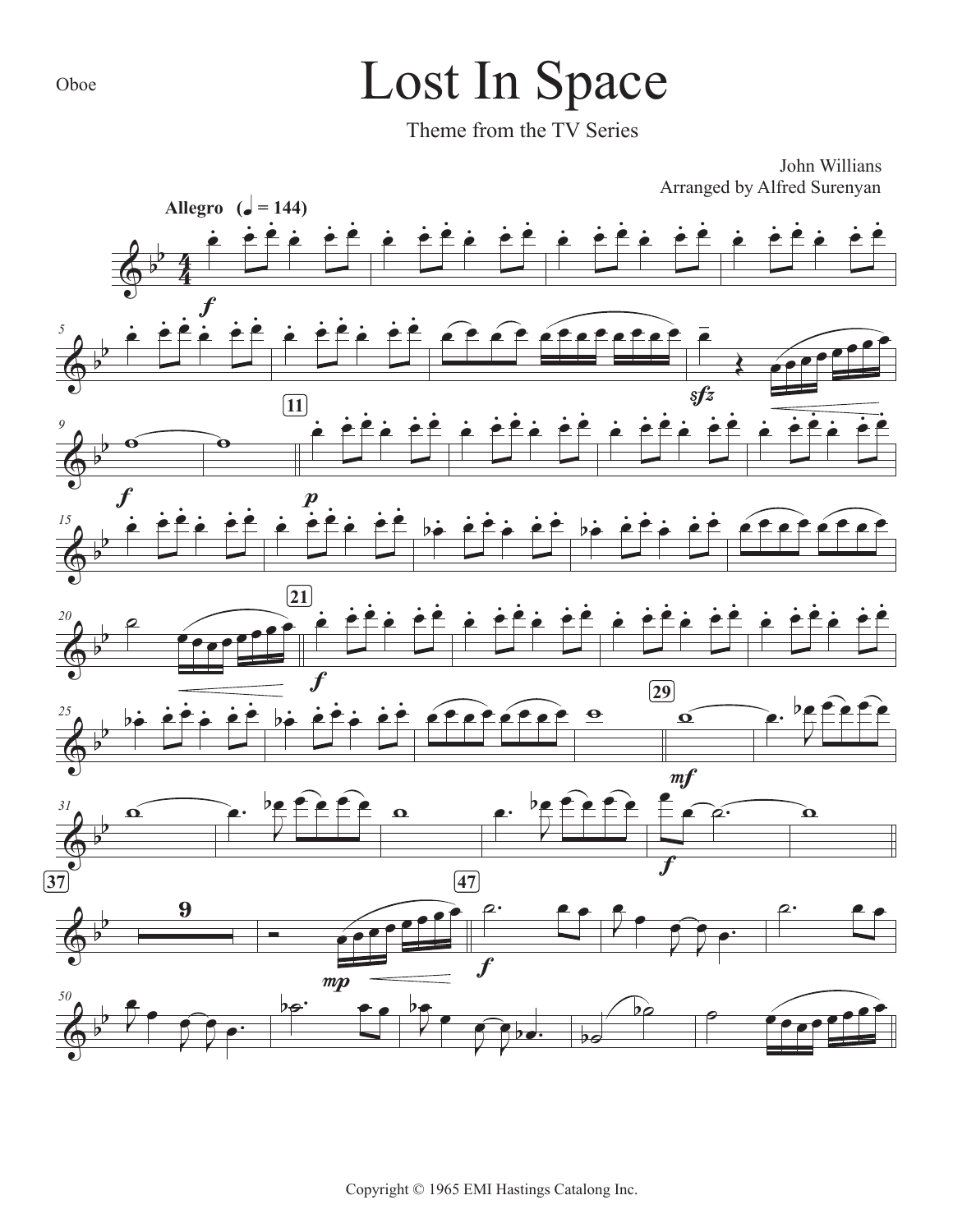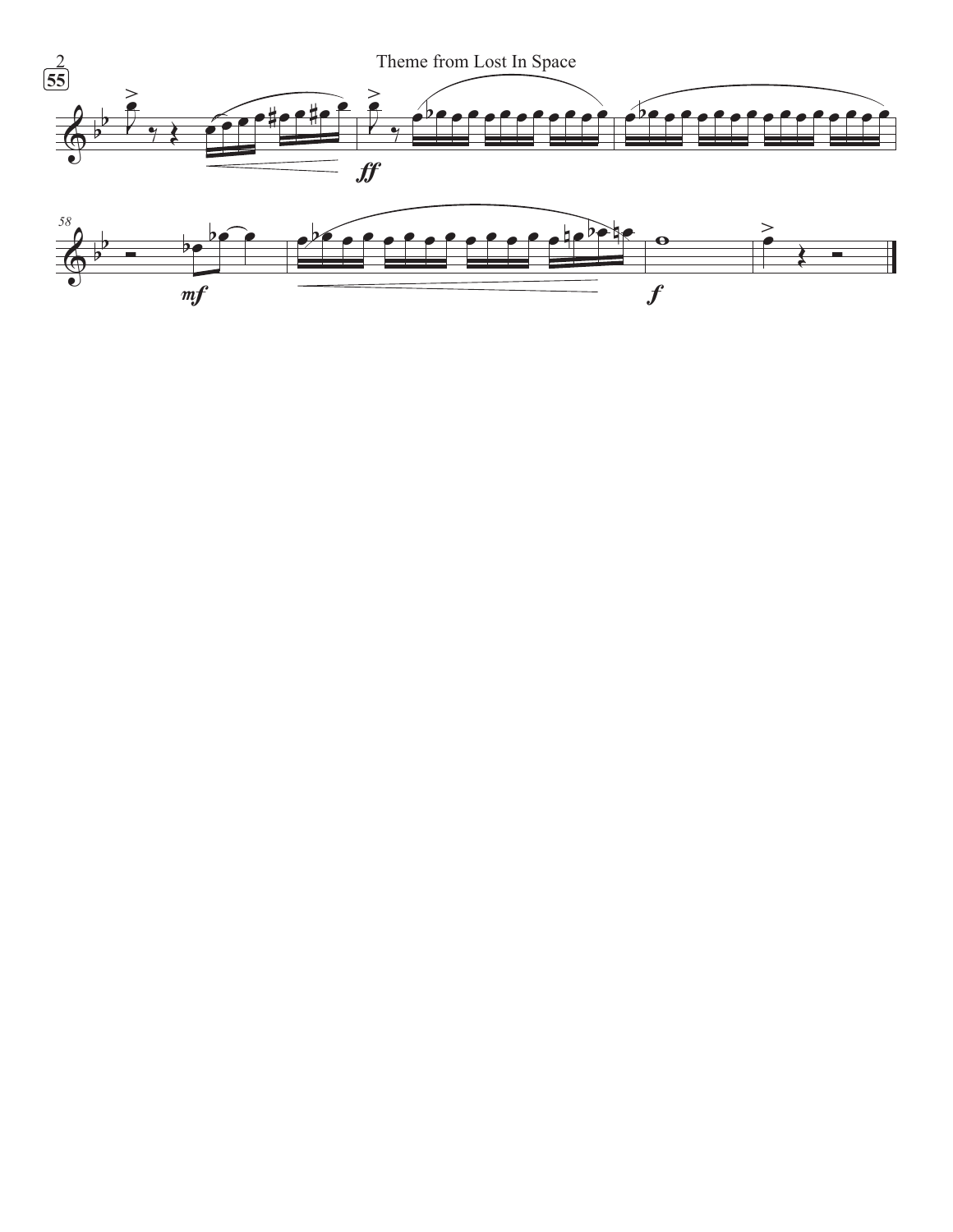## Battlestar Galactica

Theme from the Universal TV Series Battlestar Galactica)



Copyrigth © 1978 USI B Music Publishing